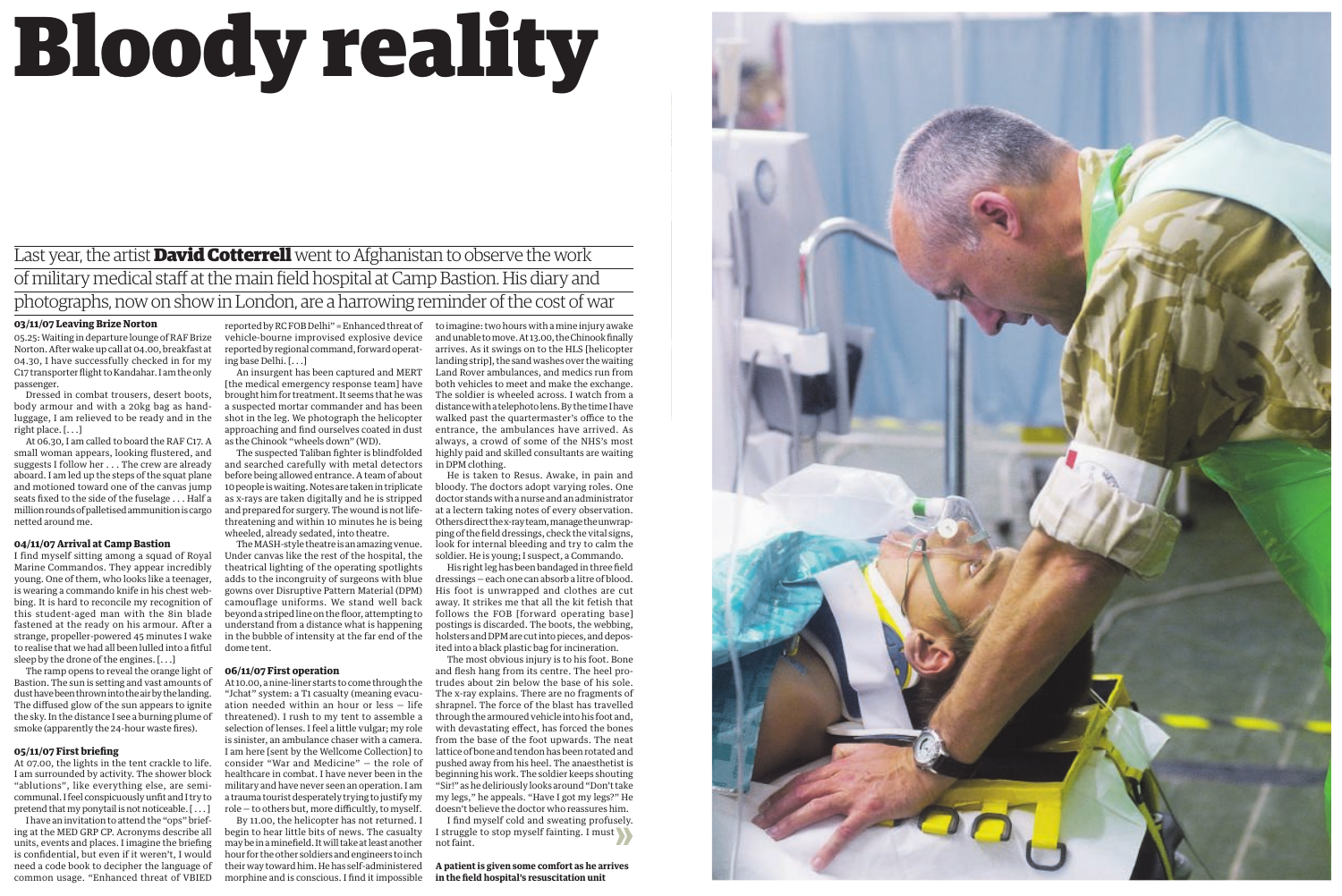His right leg has multiple fractures and the knee is crushed. His left leg is also broken.

He is still conscious as they wheel him to theatre. The surgeons wear gowns over their DPM and plastic covers over their desert boots. The soldier is put to sleep, and intense but unhurried activity takes place to untangle the mess of bone and skin. Pieces of bone come off the base of his feet in the surgeon's hands. He cuts away the last bits of muscle and skin symbolically attaching the bone fragments to the soldier and places them in a steel tray. The foot is emptied of dead tissue and takes on the form of a near empty bag of skin. The toes are still attached and have the appearance of some remaining circulation. I pray that the surgeons will decide that the foot will survive.  $\bigwedge$ 

Despite their appearance, the surgeon suspects that they are no longer salvageable. One of the doctors suggests to me that the best case for him will be to lose the lower part of his right leg. I listen quietly but am horrified.

 By 15.30, the operation is nearly complete; the wounds are left open and packed with gauze. No amputation will happen here. They will allow the soldier to return to Britain as he is. The decision will be made in Selly Oak. Two more injured patients are waiting for theatre.

## **07/11/07 Loss of momentum**

I feel dislocated and aimless. I am not certain if my anxiety comes from my ethical fears of delivering a facile response or from the thwarting of adolescent fantasies. I am not certain of my own intentions.

### **08/11/07**

Two Afghan children and their dignified elderlylooking father appear from the ambulances. I am struck by how beautiful they are. The son has shrapnel to his face and is in pain. The daughter has a wound to her leg and looks like aliens have abducted her. She is wide-eyed and confused. All three are covered in a thick layer of desert dust. I leave them as they are stabilised in Resus, unable to face another operation so soon.

# **09/11/07 Major incident**

At about 16.00, the hospital fills. Clerks are rushing to don surgical gowns. Rumours are spreading. Hell at Inkerman (commonly renamed as "Incoming"): 2 T1s, 2 T2s + 1 T3. A "major" incident is declared. Eight more wounded may also be on their way. There are only two theatre teams.

This is the first major incident "mass casualty" for the hospital squadron. It is what they have trained for, but there is some uncertainty as to the point at which capacity will be reached.

In Inkerman, the landing zone is still hot. The Apaches have spent 20 minutes attacking fire points before the Chinooks can land. Eventually, we hear the sound of the helicopters and in less than a minute, ambulances begin ferrying patients.

 Leg and chest wounds. I notice two men's chests displaying the flutter of Asherman chest seals rhythmically rising as air escapes their collapsed lungs. One of the soldiers is wearing two CAT (combat application) tourniquets and has had his boots tied together, trapping an improvised splint. The beds in Resus fill.  $\Delta$ →

*Clockwise from top:* **a helicopter arrives at Camp Bastion; surgeons operate on a mine strike victim; evacuating a patient to Kandahar**